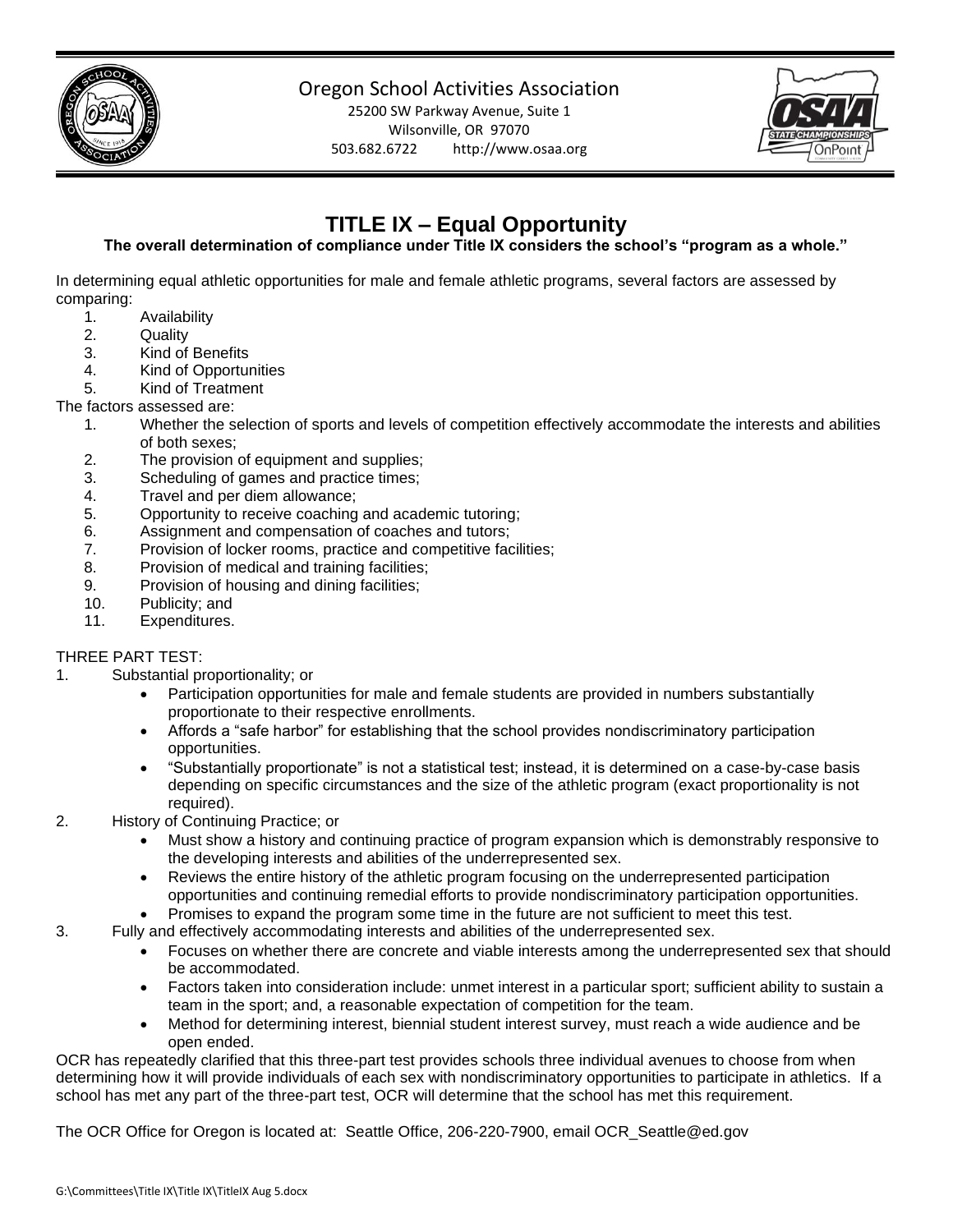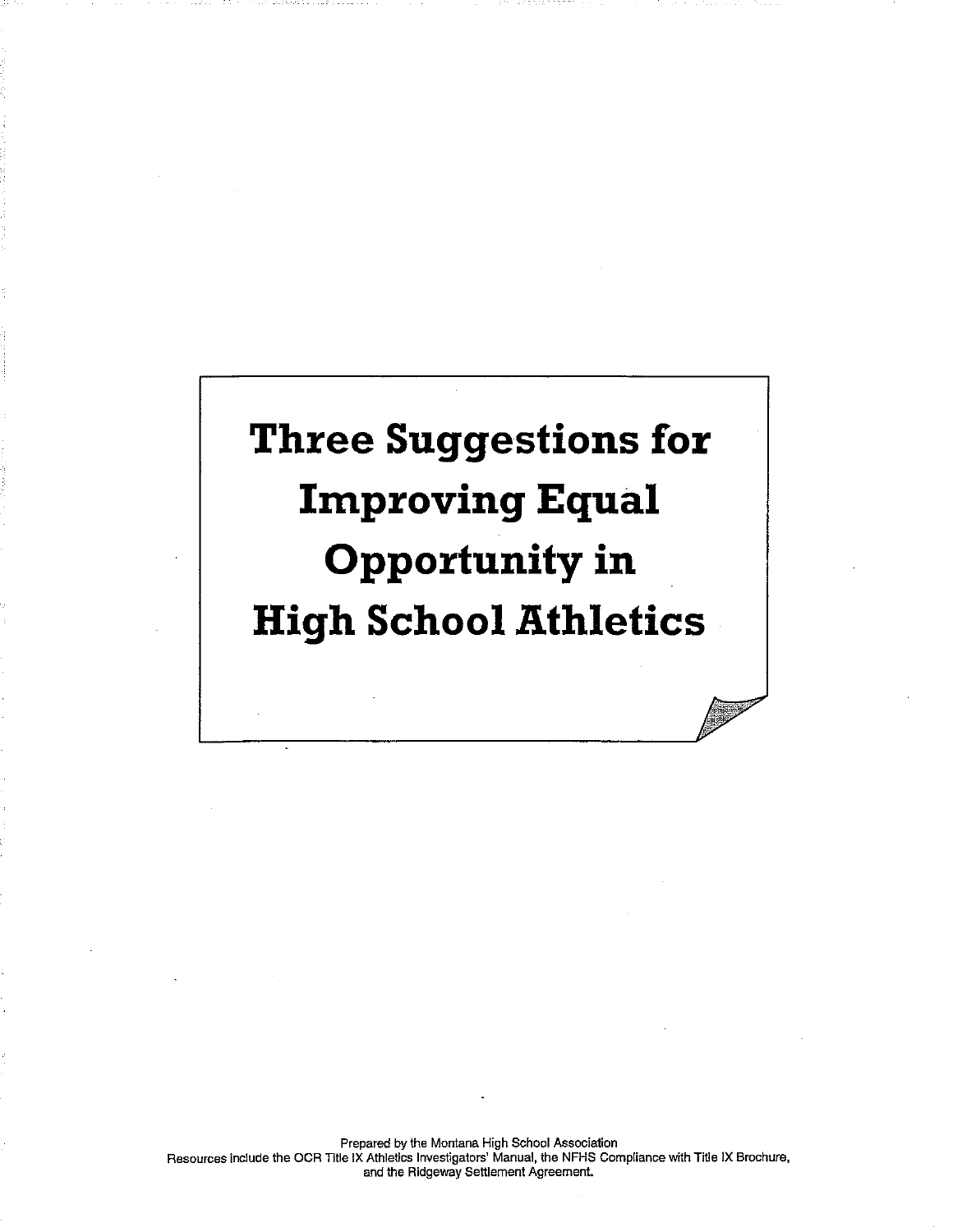## **Suggestion 1** Understand the Interest and Abilities Component of Title IX

The interests and abilities component of Title IX includes a three-prong evaluation. Successfully meeting any of the three prongs can constitute compliance.

Proportionality - Are the number of interscholastic male and female athletic opportunities А. substantially proportionate to the number of female and male students enrolled?

Use the formula below to evaluate proportionality. When counting the number of athletes, count the total number of opportunities or filled slots. For example, one male athlete who participates in football in the fall and track in the spring would count as two opportunities.

Do not include cheerleaders, drill team, pep band, or other participants whose activity is not an interscholastic athletic activity.

|                               | <b>REGISTER STATES</b> |      |
|-------------------------------|------------------------|------|
| <b>Number Enrolled</b>        |                        |      |
| <b>Percentage Enrolled</b>    |                        | 100% |
| <b>Number of Athletes</b>     |                        |      |
| <b>Percentage of Athletes</b> |                        | 100% |
| <b>Variance</b>               |                        |      |

Sample

|                               |      | <b>elelkess</b> |      |
|-------------------------------|------|-----------------|------|
| <b>Number Enrolled</b>        | 1600 | 1525            | 3125 |
| <b>Percentage Enrolled</b>    | 51%  | 49%             | 100% |
| <b>Number of Athletes</b>     | 235  | 165             | 400  |
| <b>Percentage of Athletes</b> | 59%  | 41%             | 100% |
| Variance                      | 8%   | $-8%$           |      |

- District's History of Adding Sports When is the last time your district added a sport or a level **B.** of a sport for the underrepresented gender? Have sports or levels of sports been added on a regular basis, demonstrating that the district is improving the ratio between enrollment and athletic participation?
- C. Athletic Interests Are Met by the Current Programs - Has the district recently conducted an athletic interest survey of all high school students to determine whether interests are being met by the current athletic program?

Has the district gathered other reports or information providing justifiable, non-discriminatory explanations for the current athletic program, which may not be meeting the substantially proportionate ratio requirement? Lack of available competition in the area or not enough athletes to field a team might be valid factors. Budgetary restrictions or lack of booster support are not justifiable explanations.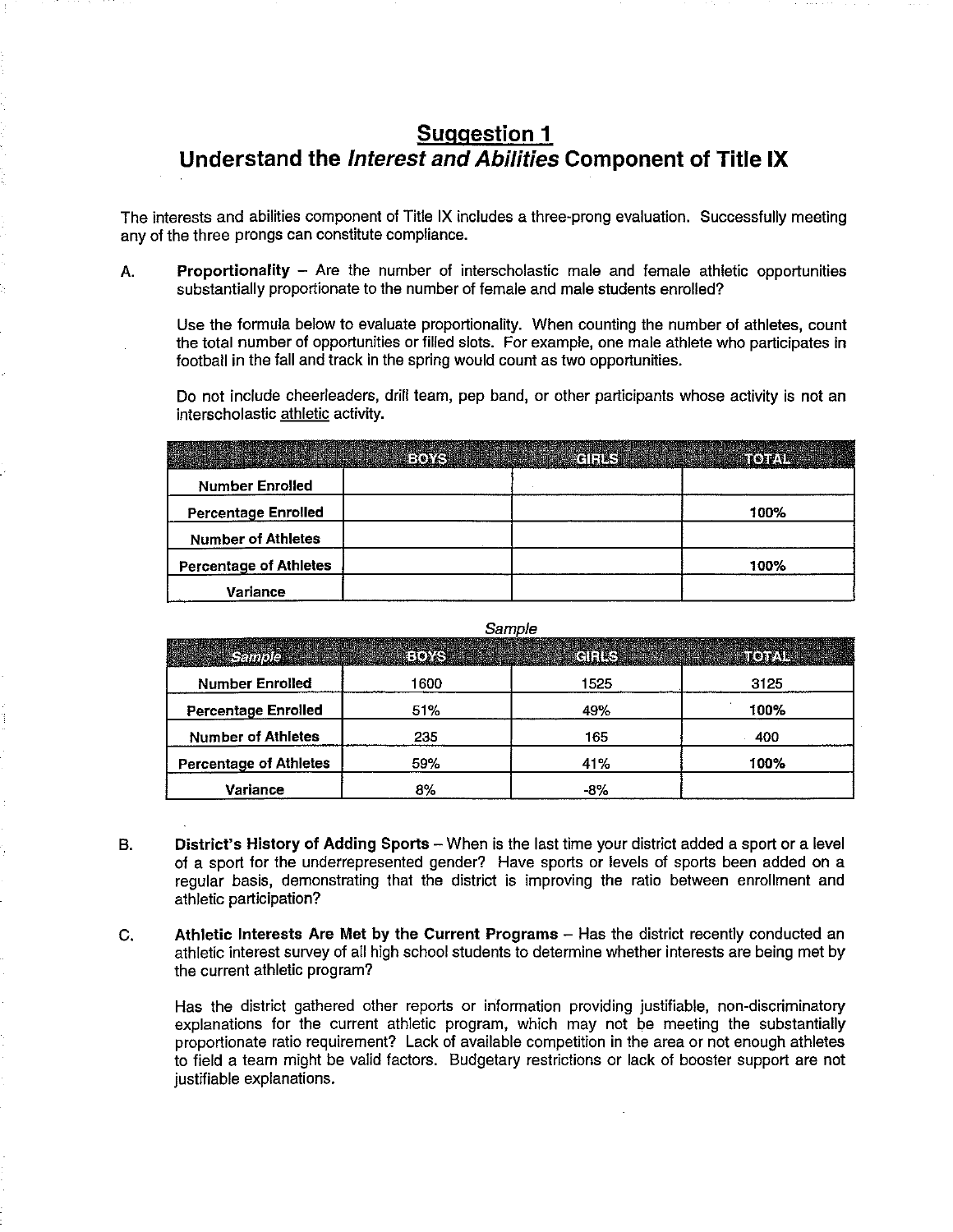Ideas for achieving compliance include, but are not limited to:

- Adding a sport for the underrepresented gender
- Adding another level to a presently offered sport (JV or other sub-varsity team)
- Reducing the number of players presently being cut, whenever retention of these players can give them a meaningful team experience.

## **Suggestion 2** Know What Defines a "Sport"

The Office for Civic Rights (OCR) can review, on a case-by-case basis, any information pertinent to the determination of whether an activity should be considered an interscholastic sport. Answer the following questions:

#### Is the Activity:

- Recognized and governed by the state association?
- Sponsored for the primary purpose of preparing for and engaging in athletic competition against other similar teams?
- Scheduled during a regular season with definite starting and ending dates as set by the state association?
- Governed by a specific set of rules published by a state or national organization?

#### Does the Activity:

- Prepare for and engage its participants in competition the same way other teams in the interscholastic athletic program prepare and engage participants?
- Require that students meet eligibility requirements?
- Require that participants receive coaching?
- Require team tryouts, regular practice sessions and regularly scheduled athletic competitions?
- Base selection for the team on factors related primarily to athletic ability?
- Assign trained and certified officials/judges who have met a certification standard?
- Follow a competition structure like other sports to the state championship level?
- Stand alone as the primary event without being scheduled simultaneously with another event?

Questions most often arise in the evaluation of cheerleading (spirit). The governance of cheerleading varies by state association.